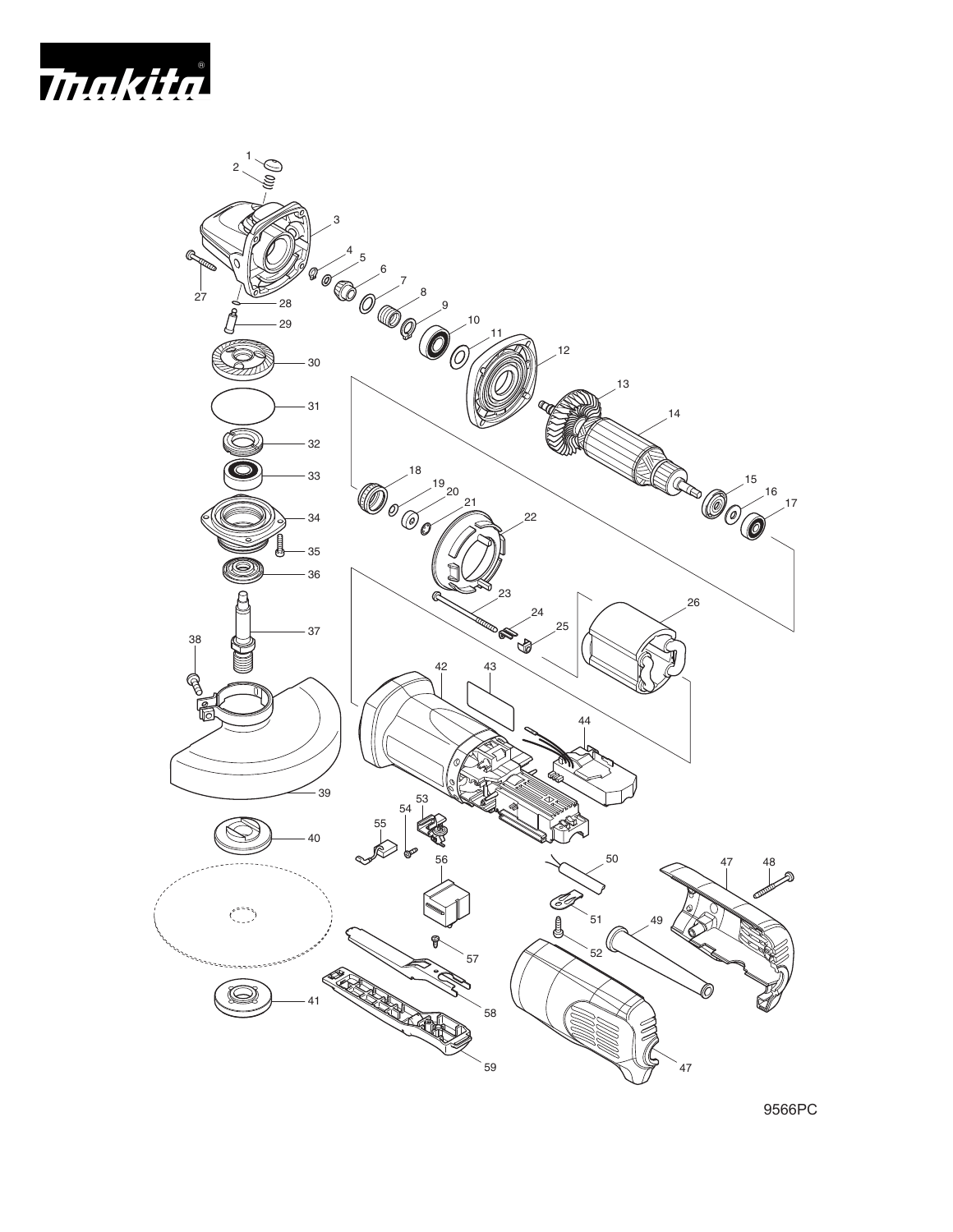| Item No. | <b>Type</b>    | Sub  | Part No. | <b>Description</b>                        | Qty            | Unit              |
|----------|----------------|------|----------|-------------------------------------------|----------------|-------------------|
| 001      |                |      | 418067-8 | PIN CAP                                   | $\mathbf 1$    | $\overline{PC}$ . |
| 002      |                |      | 233072-2 | <b>COMPRESSION SPRING 8</b>               | 1              | PC.               |
| 003      |                |      | 153488-4 | <b>GEAR HOUSING COMPLETE</b>              | 1              | PC.               |
| 004      |                |      | 961002-0 | <b>RETAINING RING S-6</b>                 | 1              | PC.               |
| 005      |                |      | 253077-6 | FLAT WASHER 6                             | 1              | PC.               |
| 006      |                |      | 227429-7 | SPIRAL BEVEL GEAR 9                       | 1              | PC.               |
| 007      |                |      | 253052-2 | <b>FLAT WASHER 12</b>                     | 1              | PC.               |
| 008      |                |      | 233901-9 | <b>LOCK SPRING 12</b>                     | 1              | PC.               |
| 009      |                |      | 961052-5 | <b>RETAINING RING S-12</b>                | 1              | PC.               |
| 010      |                |      | 210105-0 | <b>BALL BEARING 6001LLU</b>               | 1              | PC.               |
| 011      |                |      | 253084-9 | <b>FLAT WASHER 12</b>                     | 1              | PC.               |
| 012      |                |      | 317359-1 | <b>GEAR HOUSING COVER</b>                 | 1              | PC.               |
| 013      |                |      | 240033-5 | <b>FAN 57</b>                             | 1              | PC.               |
| 014      |                |      | 518159-4 | ARMATURE ASS'Y 115V                       | 1              | PC.               |
|          |                | INC. |          | Item No. 13,15-17                         |                |                   |
| 015      |                |      | 681656-4 | <b>INSULATION WASHER</b>                  | $\mathbf 1$    | PC.               |
|          |                |      |          |                                           | 1              | PC.               |
| 016      |                |      | 253823-7 | <b>FLAT WASHER 7</b>                      |                |                   |
| 017      |                |      | 210027-4 | <b>BALL BEARING 627DDW</b>                | 1              | PC.               |
| 018      | 1              |      | 421738-8 | <b>LABYRINTH RUBBER RING 22</b>           | 1              | PC.               |
|          | 2              |      | 422750-1 | <b>LABYRINTH RUBBER RING 22</b>           | 1              | PC.               |
| 019      |                |      | 267756-0 | WAVE WASHER 6                             | 1              | PC.               |
| 020      |                |      | 688117-5 | <b>MAGNET SLEEVE</b>                      | 1              | PC.               |
| 021      |                |      | 259039-2 | SELF LOCK 6                               | 1              | PC.               |
| 022      |                |      | 413076-2 | <b>BAFFLE PLATE</b>                       | 1              | PC.               |
| 023      |                |      | 266258-3 | <b>TAPPING SCREW 4X70</b>                 | $\overline{c}$ | PC.               |
| 024      |                |      | 344871-8 | <b>RETAINER</b>                           | $\overline{c}$ | PC.               |
| 025      |                |      | 417237-6 | <b>INSULATION COVER</b>                   | $\overline{2}$ | PC.               |
| 026      |                |      | 626596-9 | FIELD 115V                                | 1              | PC.               |
| 027      |                |      | 266257-5 | <b>TAPPING SCREW 4X28</b>                 | 4              | PC.               |
| 028      |                |      | 213048-5 | O RING 6                                  | 1              | PC.               |
| 029      |                |      | 256459-1 | <b>PIN</b>                                | 1              | PC.               |
| 030      |                |      | 227430-2 | SPIRAL BEVEL GEAR 35                      | 1              | PC.               |
| 031      |                |      | 213673-2 | O RING 52                                 | 1              | PC.               |
| 032      |                |      | 285841-7 | <b>BEARING RETAINER</b>                   | 1              | PC.               |
| 033      |                |      | 211129-9 | BALL BEARING 6201DDW                      | 1              | PC.               |
| 034      |                |      | 318334-0 | <b>BEARING BOX</b>                        | 1              | PC.               |
| 035      |                |      | 265490-6 | HEX. SOCKET HEAD BOLT M4X16               | 4              | PC.               |
| 036      |                |      | 415300-9 | <b>LABYRINTH RING</b>                     | 1              | PC.               |
| 037      |                |      | 324038-4 | <b>SPINDLE</b>                            | 1              | PC.               |
| 038      |                |      | 265180-1 | PAN HEAD SCREW M5X16                      | 1              | PC.               |
| 039      |                |      | 123146-6 | TOOLLESS WHEEL COVER ASSY F/6"            | 1              | PC.               |
|          |                | INC. | 213009-5 | O RING 4                                  | 1              | PC.               |
|          |                | INC. |          | Item No. 38                               |                |                   |
| 040      | 1              |      | 224361-6 | <b>INNER FLANGE 82</b>                    | 1              | PC.               |
|          | 2              |      | 224602-0 | <b>INNER FLANGE 82</b>                    | 1              | PC.               |
| 041      |                |      | 224568-4 | <b>LOCK NUT 5/8-45</b>                    | 1              | PC.               |
| 042      |                |      | 158520-9 | <b>MOTOR HOUSING COMPLETE</b>             | 1              | PC.               |
|          |                | INC. | 810341-4 | <b>CAUTION LABEL</b>                      | 1              | PC.               |
| 043      |                |      | 864147-2 | NAME PLATE F/9566PC                       | 1              | PC.               |
| 044      |                |      | 631790-0 | <b>CONTROLLER</b>                         | 1              | PC.               |
| 047      | 1              |      | 188364-3 | *<br><b>REAR COVER SET</b>                | 1              | <b>SET</b>        |
|          | $\overline{c}$ |      | 183U30-3 | $\star$<br><b>REAR COVER SET</b>          | 1              | <b>SET</b>        |
| 048      |                |      | 266048-4 | TAPPING SCREW 4X40                        | 3              | PC.               |
| 049      |                |      | 682566-8 | <b>CORD GUARD 10</b>                      | 1              | PC.               |
| 050      |                |      | 664265-4 | CORD WITH PLUG 2P-16-2.5M, SJ             | 1              | PC.               |
| 051      |                |      | 687169-3 | <b>STRAIN RELIEF</b>                      | 1              | PC.               |
| 052      |                |      | 266192-7 | <b>TAPPING SCREW 4X14</b>                 | 1              | PC.               |
| 053      | $\overline{c}$ |      | 644003-0 | <b>BRUSH HOLDER</b>                       | $\overline{c}$ | PC.               |
| 054      |                |      | 266256-7 | TAPPING SCREW PT3X10                      | 4              | PC.               |
| 055      |                |      | 196454-8 | A.C. CARBON BRUSH CB-340 2PC/SET W/ORIGIN | 1              | <b>SET</b>        |
| 056      |                |      | 651064-3 | SWITCH FPB-2114S                          | 1              | PC.               |
|          |                |      |          |                                           |                |                   |